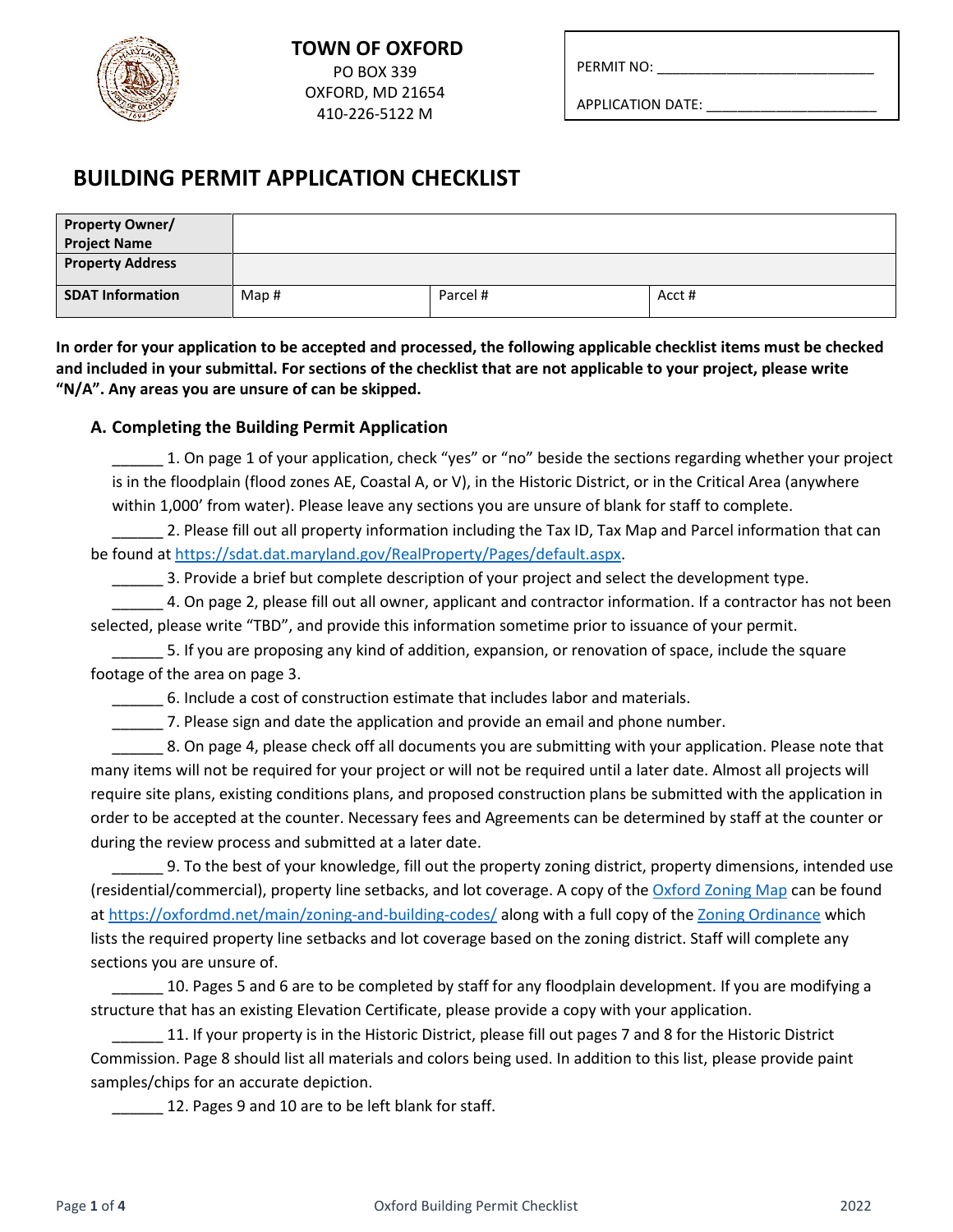#### **B. Site Plan Requirements**

\_\_\_\_\_\_ 1. All improvements require a site plan/survey (or plat) of the subject property showing all dimensioned property lines, all existing and proposed structures and surfaces, and dimensions from your proposed improvements to the property lines and mean high water if applicable. An example of a site plan has been included on page 4 this checklist.

2. Please provide 7 full-size copies of your site plan, so that staff can forward copies to any necessary commissions and review agencies. You will receive at least one copy back with your building permit.

 $\_$  3. Site plans shall be drawn to an engineer's scale (1" = 10', 20', 30', etc.) and/or fully dimensioned. This is so staff can verify setback measurements and lot coverage.

4. If you are proposing an increase in lot coverage, please provide lot coverage calculations on your site plan or on a separate sheet of paper which shall include all existing lot coverage, proposed lot coverage, and the new total. *Most* properties in Oxford include a 40% lot coverage allotment, meaning no more than 40% of the lot can be covered by impervious surfaces such as structures, pools, roof overhangs, concrete slabs, pavement, stepping stones, gravel, etc. Almost all surfaces with the exception of grass, dirt, and mulch are considered impervious. Wooden decks may be considered pervious if they meet the requirements listed in our Pervious Deck Agreement.

\_\_\_\_\_\_ 5. Depending on the scope of work, your site plan may need to include a stormwater management plan and buffer management plan (plantings) as detailed in section D below.

\_\_\_\_\_\_ 6. Site plans are not required to be done professionally; however, if you do not have an existing plat or survey of your property, or if you have no knowledge of sediment & erosion control, stormwater management plans and buffer management plans, a licensed surveyor or a designer may be necessary to obtain this information.

#### **C. Construction Plan Requirements**

\_\_\_\_\_\_ 1. Depending on your scope of your work, construction plans and elevation drawings may be required. 2. For any structural improvements and new development, please provide a foundation plan, floor plans, cross sections, exterior elevation drawings, and any other applicable plans such as structural, ceiling, roof, finishes, and sprinkler plans. Our Building Inspector will review your plans to determine if any additional information is needed.

\_\_\_\_\_\_ 3. Please provide 7 full-size copies of your construction plans, so that staff can forward copies to any necessary commissions and reviewers.

4. Construction plans shall be drawn to an architectural scale  $(1' = 1/4'', 1/8'', 3/16'',$  etc.) and/or fully dimensioned.

\_\_\_\_\_\_ 5. If you are installing flood vents, please show the flood vent details on your foundation plan.

\_\_\_\_\_\_ 6. If you are elevating a structure for floodplain purposes, please show the grade location, Base Flood Elevation (BFE) location, and Flood Protection Elevation (FPE) location on your exterior elevation drawings, in accordance with requirements of the Oxford Floodplain Ordinance. A licensed surveyor must determine the location of the BFE and FPE and shall provide our office with Elevation Certificates throughout the construction project in order to confirm adequate structure elevation and flood venting.

7. If your property is in the Historic District, please include existing condition photos and any paint/material samples and details.

### **D. Stormwater Management, Critical Area Mitigation & Planting Plans**

1. If you are constructing new lot coverage and/or removing any trees, your project may require a buffer management plan and/or a stormwater management plan depending on the amount of ground disturbance.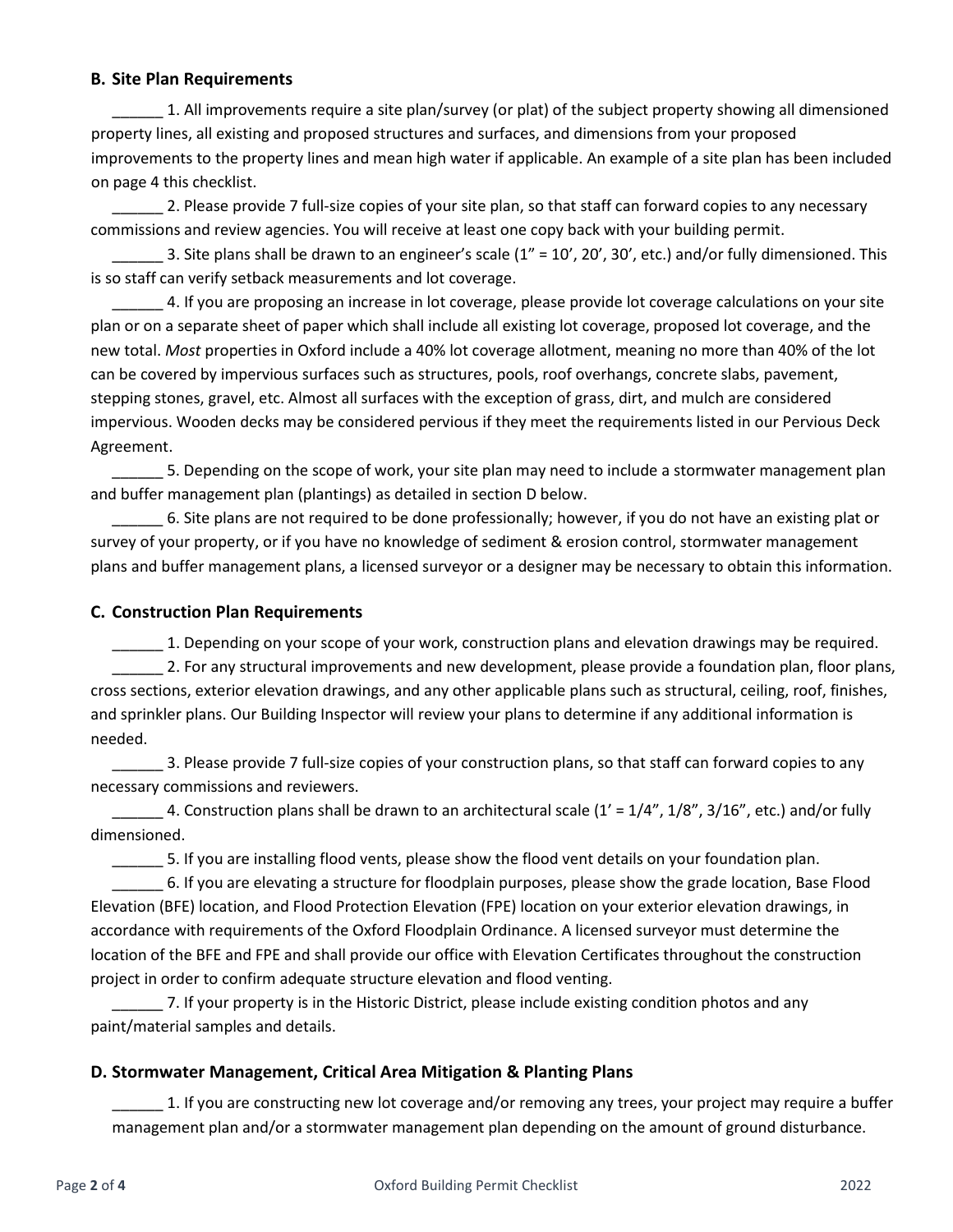This can be determined during the review process and does not need to be provided with your initial submittal if you are unsure of what is needed.

2. Minor stormwater management plans and planting plans are reviewed by our office. Larger or more complex projects require review by the Town's engineer.

3. The amount of ground disturbance determines the type of stormwater management plan needed. Requirements for development that has a ground disturbance of 5,000 sq. ft. or less can be found in the Oxford Standard Erosion and Sediment Control Plan; the application can be found at [www.oxfordmd.net/main/permit](http://www.oxfordmd.net/main/permit-applications-and-information/)[applications-and-information/.](http://www.oxfordmd.net/main/permit-applications-and-information/)

\_\_\_\_\_\_ 4. Development that exceeds 5,000 sq. ft. of ground disturbance requires review and approval from the Talbot County Soil Conservation District for Erosion and Sediment Control as specified on their website [www.talbotscd.com/erosion-sediment-control.](http://www.talbotscd.com/erosion-sediment-control)

5. The type of buffer management plan needed depends on the Critical Area designation of your property, the amount of permanent disturbance, and whether you are planning to remove any trees. *Most* properties in Oxford are located in the Intensely Developed Areas (IDA) designation. Mitigation requirements for plantings in the IDA, as well as other designated areas, begin in 33.01 of the [Zoning Ordinance.](http://oxfordmd.net/documents2017/OXFORD%20ZONING%20ORDINANCE%20Amended%2006_14_17.pdf)

\_\_\_\_\_\_ 6. Staff can assist in determining what kind of mitigation plan is suitable for your project during our internal review of your plans. We do not require that a full stormwater management plan or buffer management plan be provided during your initial permit submittal; however, your permit will not be issued until this information is provided and approved by all reviewing agencies.

By completing and signing this checklist, the applicant hereby certifies as follows:

- (1) I am the owner of record of the subject property, or that the proposed work is authorized by the owner of record and that I have been authorized to make this application as their agent.
- (2) The information in the application, checklist and construction documents provides full disclosure and a complete description of the project, and is in compliance with all applicable codes, ordinances, covenants and/or deed restrictions.

Owner/Applicant Signature The Print Name Date Date of Print Name Date

Mailing Address **Email Email Email Email Email Phone**